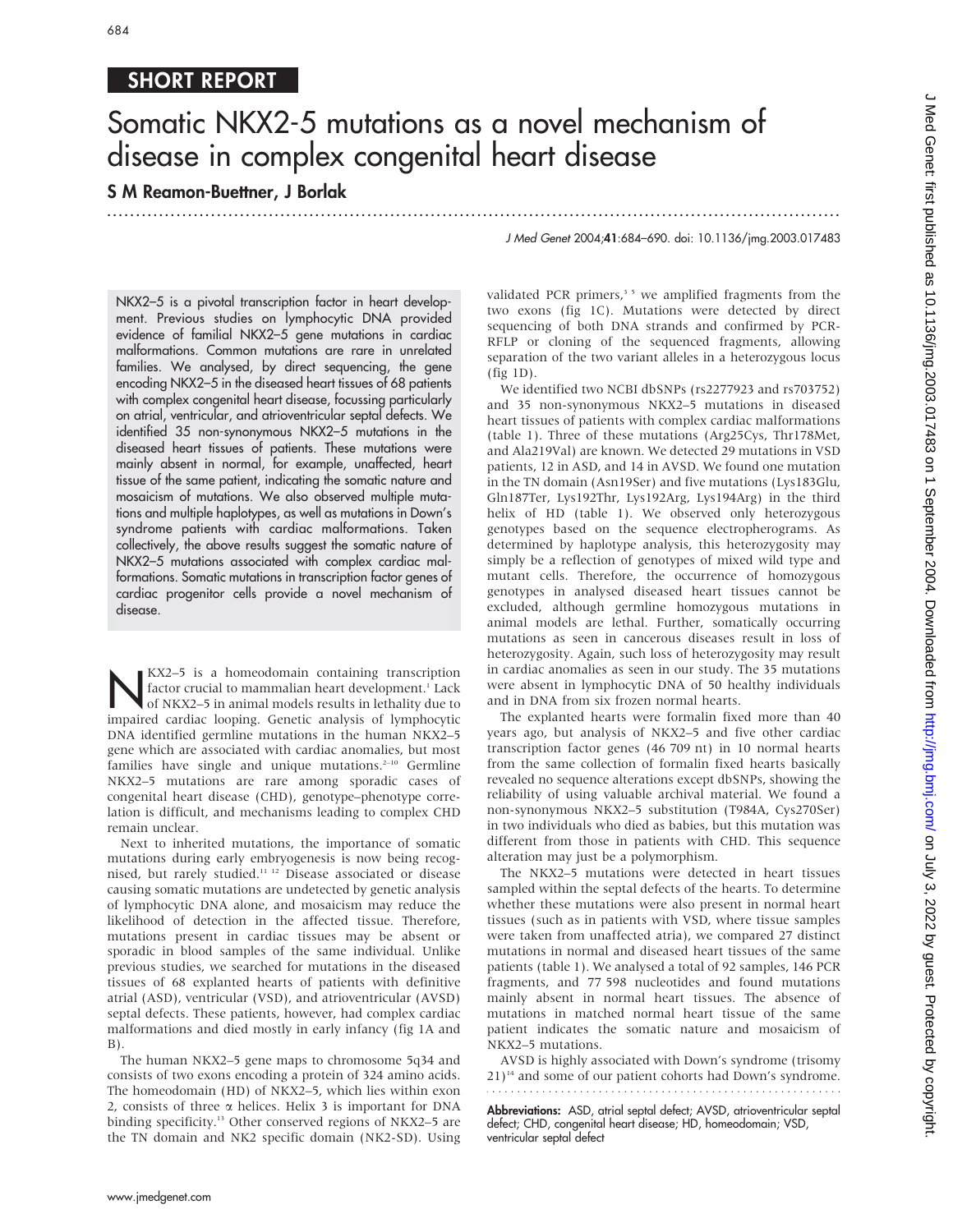

Figure 1 NKX2–5 mutation analysis in complex CHD. (A) Kaplan-Meier survival curves showing AVSD and VSD patients with lower life expectancy than ASD patients. (B) Examples of cardiac malformations in patients. (C) Three NKX2–5 fragments were amplified from genomic DNA (size of about 2 kb) isolated from archival cardiac tissues using three known primer pairs: 1F24/1AR (485 bp), 2F/2R24 (472 bp), and 3F/3R24 (573 bp). About 20–50 ng genomic DNA was used for PCR reaction. M (kb ladder): 50, 100, 150 ng (λ DNA standard). (D) Detection of mutations by direct sequencing, verification by PCR-RFLP, or cloning of fragments with heterozygous loci, separating the two variant alleles.

Analysis of 18 AVSD patients with Down's syndrome for NKX2–5 mutations found no difference in the mutation spectrum between syndromic and non-syndromic AVSD patients (tables 1 and 2). The occurrence of both trisomy 21 and NKX2–5 mutations suggests genomic chaos in the heart tissues of patients with complex CHD. We also detected common mutations among unrelated patients and some mutations were specific to ventricular or atrioventricular septal defects (table 2). We found common mutations such

as A232G (Asn19Ser), A723G (Lys183Glu), C1012T (Ser279Phe), C1018T (Ala281Val), and A1072G (Asp299Gly) (table 2). We also found multiple mutations in 57 patients; 66% had five or more mutations. The range of multiple mutations per patient was 2–14, 2–7, and 2–10 in VSD, ASD, and AVSD patients, respectively (table 2).

The presence of multiple gene mutations in a patient is an unlikely occurrence in inherited mutations, but multiple mutations are frequently observed in high capacity cell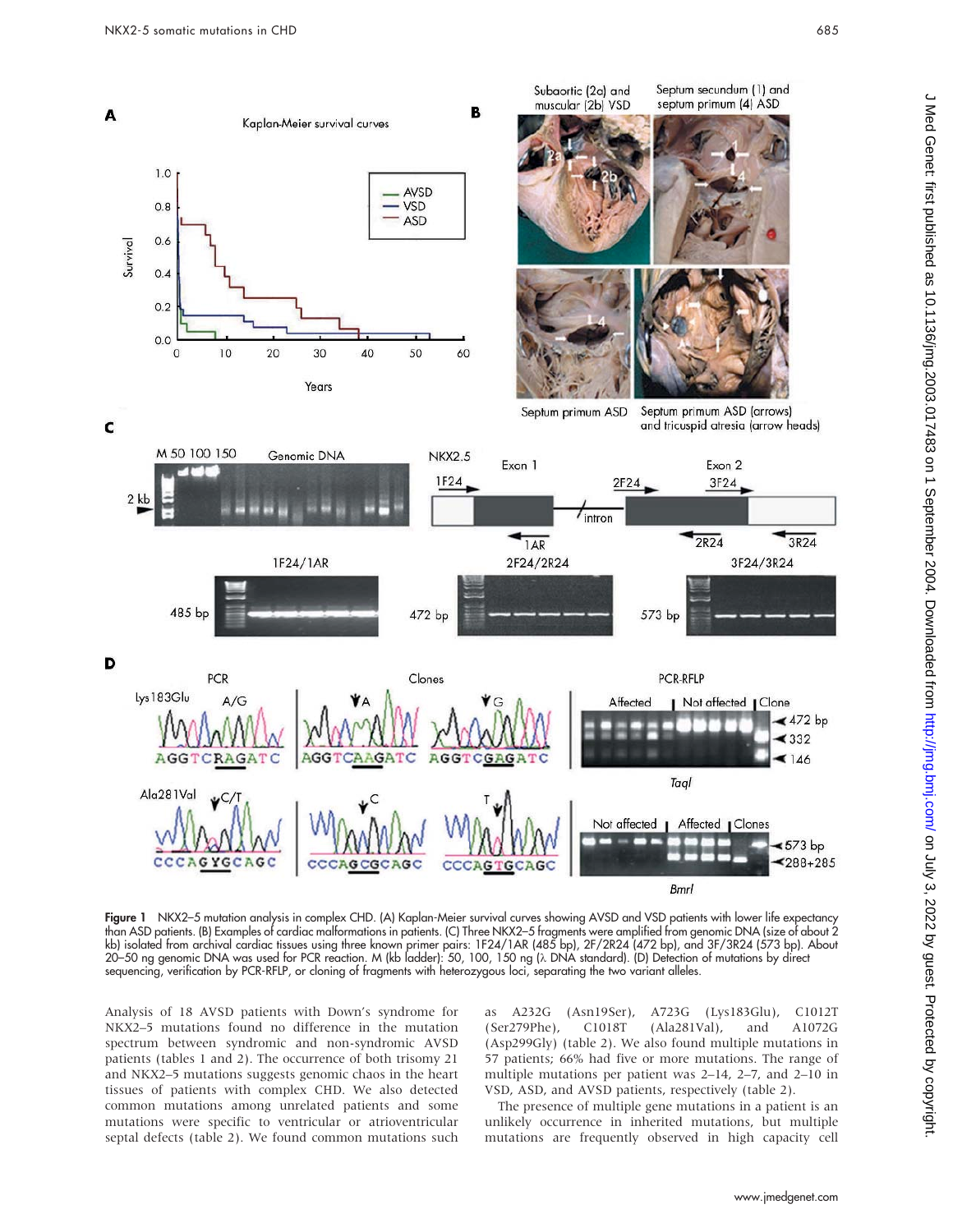Table 1 Summary of NKX2-5 mutations

| Nucleotide change<br>(NKX2-5<br>NM004387) | Nucleotide<br>reference<br>(coding region) | Amino acid<br>change        | Location                      | Number of<br>$(n = 68)$ | <b>Mutations compared</b><br>positive hearts in normal v diseased<br>heart tissues | Mutations detected in<br>both Down's and<br>non-Down's syndrome<br><b>AVSD</b> patients | <b>PCR-RFLP</b><br>assay |
|-------------------------------------------|--------------------------------------------|-----------------------------|-------------------------------|-------------------------|------------------------------------------------------------------------------------|-----------------------------------------------------------------------------------------|--------------------------|
| Non-synonymous                            |                                            |                             |                               |                         |                                                                                    |                                                                                         |                          |
| 196 T $\rightarrow$ C                     | 20                                         | 7 Leu→Pro                   | Exon 1                        | $\mathbf{1}$            |                                                                                    |                                                                                         |                          |
| 232 $A \rightarrow G$                     | 56                                         | 19 Asn→Ser                  | Exon 1, TN domain 18          |                         |                                                                                    |                                                                                         |                          |
| 249 C $\rightarrow$ T                     | 73                                         | 25 Arg $\rightarrow$ Cys    | Exon 1                        | 1                       |                                                                                    |                                                                                         | Hhal                     |
| 309 T $\rightarrow$ C                     | 133                                        | 45 Ser→Pro                  | Exon 1                        | $\mathbf{1}$            |                                                                                    |                                                                                         |                          |
| 327 T $\rightarrow$ C                     | 151                                        | 51 Phe $\rightarrow$ Leu    | Exon 1                        | $\mathbf{1}$            |                                                                                    |                                                                                         |                          |
| 382 T $\rightarrow$ C                     | 206                                        | 69 Leu→Pro                  | Exon 1                        | $\mathbf{1}$            |                                                                                    |                                                                                         |                          |
| 406 $C \rightarrow T$                     | 230                                        | 77 Pro→Leu                  | Exon 1                        | 1                       |                                                                                    |                                                                                         |                          |
| 516 T $\rightarrow$ A                     | 340                                        | 114 $Cys \rightarrow Ser$   | Exon 2                        | 5                       |                                                                                    | $\times$                                                                                |                          |
| 516 T $\rightarrow$ C                     | 340                                        | 114 $Cys \rightarrow Arg$   | Exon 2                        | 22                      | $\times$                                                                           | $\times$                                                                                |                          |
| 529 $A \rightarrow G$                     | 353                                        | 118 Lys $\rightarrow$ Arg   | Exon 2                        | 5                       | $\times$                                                                           |                                                                                         |                          |
| 547 A→G                                   | 371                                        | 124 Lys $\rightarrow$ Arg   | Exon 2                        | 6                       | $\times$                                                                           |                                                                                         |                          |
| 553 $A \rightarrow T$                     | 377                                        | 126 Glu→Val                 | Exon 2                        | 11                      | $\times$                                                                           | $\times$                                                                                |                          |
| 573 $C \rightarrow T$                     | 397                                        | 133 Pro→Ser                 | Exon 2                        | 6                       | $\times$                                                                           |                                                                                         |                          |
| 579 G→A                                   | 403                                        | 135 Ala $\rightarrow$ Thr   | Exon 2                        | 9                       | $\times$                                                                           | $\times$                                                                                | Aval                     |
| 607 T $\rightarrow$ C                     | 431                                        | 144 Leu→Pro                 | Exon 2                        | 11                      | $\times$                                                                           | $\times$                                                                                |                          |
| 709 $C \rightarrow T$                     | 533                                        | 178 Thr→Met                 | Exon 2, HD                    | 5                       | $\times$                                                                           |                                                                                         | $N$ <i>lalll</i>         |
| 723 A $\rightarrow$ G                     | 547                                        | 183 Lys $\rightarrow$ Glu   | Exon 2, HD, third             | 29                      | $\times$                                                                           | $\times$                                                                                | Taql                     |
|                                           |                                            |                             | helix                         |                         |                                                                                    |                                                                                         |                          |
| 735 $C \rightarrow T$                     | 559                                        | 187 Gln→Ter                 | Exon 2, HD, third             | 6                       | $\times$                                                                           |                                                                                         | Xbal                     |
|                                           |                                            |                             | helix                         |                         |                                                                                    |                                                                                         |                          |
| 751 $A \rightarrow C$                     | 575                                        | 192 Lys $\rightarrow$ Thr   | Exon 2, HD, third<br>helix    | 6                       | $\times$                                                                           |                                                                                         | Tail                     |
| 751 A→G                                   | 575                                        | 192 Lys $\rightarrow$ Arg   | Exon 2, HD, third<br>helix    | 2                       | $\times$                                                                           |                                                                                         | <b>Bfml</b>              |
| 757 A→G                                   | 581                                        | 194 Lys $\rightarrow$ Arg   | Exon 2, HD, third<br>helix    | 2                       | $\times$                                                                           |                                                                                         | <b>Bsgl</b>              |
| 790 T→A                                   | 614                                        | 205 Val→Glu                 | Exon 2                        | 6                       | $\times$                                                                           |                                                                                         |                          |
| 832 C→T                                   | 656                                        | 219 Ala $\rightarrow$ Val   | Exon 2, NK2-SD                | 10                      | $\times$                                                                           |                                                                                         |                          |
| 852 G→A                                   | 676                                        |                             | Exon 2                        | $\overline{2}$          |                                                                                    |                                                                                         |                          |
| 918 T $\rightarrow$ C                     | 742                                        | 226 Asp→Asn                 | Exon 2                        | 5                       | $\times$                                                                           |                                                                                         |                          |
|                                           | 835                                        | 248 Tyr $\rightarrow$ His   | Exon 2                        | 3                       | $\times$                                                                           |                                                                                         |                          |
| 1011 T $\rightarrow$ C                    | 836                                        | 279 Ser→Pro<br>279 Ser→Phe  |                               |                         | $\times$                                                                           |                                                                                         |                          |
| 1012 $C \rightarrow T$                    |                                            |                             | Exon 2                        | 23                      | $\times$                                                                           | $\times$                                                                                |                          |
| 1018 $C \rightarrow T$                    | 842                                        | 281 Ala $\rightarrow$ Val   | Exon 2                        | 34                      | $\times$                                                                           | $\times$                                                                                | <b>Bmrl</b>              |
| 1033 $C \rightarrow T$                    | 857                                        | 286 Ala $\rightarrow$ Val   | Exon 2                        | 22                      | $\times$                                                                           | $\times$                                                                                |                          |
| 1056 $A \rightarrow C$                    | 880                                        | 294 Asn→His                 | Exon 2                        | 14                      | $\times$                                                                           | $\times$                                                                                |                          |
| 1072 $A \rightarrow G$                    | 896                                        | $299$ Asp $\rightarrow$ Gly | Exon 2                        | 36                      | $\times$                                                                           | $\times$                                                                                |                          |
| 1089 $A \rightarrow G$                    | 913                                        | 305 Ser $\rightarrow$ Gly   | Exon 2                        | $\mathbf{1}$            | $\times$                                                                           |                                                                                         |                          |
| 1134 $G \rightarrow A$                    | 958                                        | 320 Gly→Ser                 | Exon 2                        | 17                      | $\times$                                                                           |                                                                                         |                          |
| 1141 $G \rightarrow A$                    | 965                                        | 322 Arg→Gln                 | Exon 2                        | $\overline{2}$          | $\times$                                                                           |                                                                                         |                          |
| 1149 T $\rightarrow$ C<br>dbSNPs          | 973                                        | $Stop \rightarrow GIn$      | Exon 2                        | 12                      | $\times$                                                                           | $\times$                                                                                |                          |
| 239 $A \rightarrow G$                     | 63                                         | $21$ Glu                    | Exon 1, rs2277923 8AA: 55 AG  |                         |                                                                                    |                                                                                         | <b>B</b> pml             |
| 1212 T $\rightarrow$ G                    |                                            |                             | Exon 2, rs703752 13 GG: 53 GT |                         |                                                                                    |                                                                                         |                          |

division such as in cancer.<sup>15</sup> For example, mutational analysis of the p53 tumour suppressor gene in human mammary carcinomas evidenced up to six mutations in this gene.<sup>16</sup> It is, however, uncommon to find carriers of multiple mutations within one gene, as described here. We observed, on average, five mutations in VSD and AVSD subjects, and three mutations in ASD subjects. Moreover, nine of 29 VSD subjects, nine of 23 AVSD subjects, and three of 16 ASD subjects had more than five mutations. Nonetheless, recent genetic studies also demonstrate the occurrence of multiple mutations in human genes including the genes coding for butyrylcholinesterase<sup>17</sup> and hALG6, which codes for a glucosyltransferase.18 In both genes, three mutations per patient were identified. In our study, it remains unclear whether multiple NKX2–5 mutations are a result of primary or secondary events.

We cloned PCR products containing heterozygous loci, as seen on sequence electropherograms. In most cases, a locus was scored heterozygous when the ratio of the second peak to the highest peak was at least 50%. After cloning, we sequenced random clones, and scored only those loci previously identified as heterozygous after direct sequencing of the PCR product. Surprisingly, we obtained more than the two expected haplotypes in one individual, and identified

clones carrying all the reference alleles only, mutated alleles only, or a combination of both (table 3). In most analysed clones, both alleles were affected. A likely explanation for multiple haplotypes would be a mixed population of cardiomyocytes carrying different mutations or de novo chromosomal rearrangements and gene duplications in the heart tissues of patients affected by various mutations. Heart defects are observed following chromosomal abnormalities including chromosome 5.19 It will be the subject of future research to determine the origin of these multiple haplotypes.

Our patient cohort of rare and complex cardiac malformations had non-synonymous mutations in other cardiac transcription factor genes including GATA4, HAND1, and TBX5, although mutation frequencies varied considerably (data not shown). Simultaneous occurrence of multiple mutations in several genes is uncommon, but may be explained by the sheer complexity of the observed malformations, with patients carrying multiple defects in the heart. Somatically occurring mutations may affect various cell types at different stages of organogenesis, with different transcription factor programs taking place. These patients, however, did not carry mutations in the sequences affecting binding regions of MEF2C, an upstream determinant of cardiac development.20 NKX2–5, HAND1, and MEF2C are all located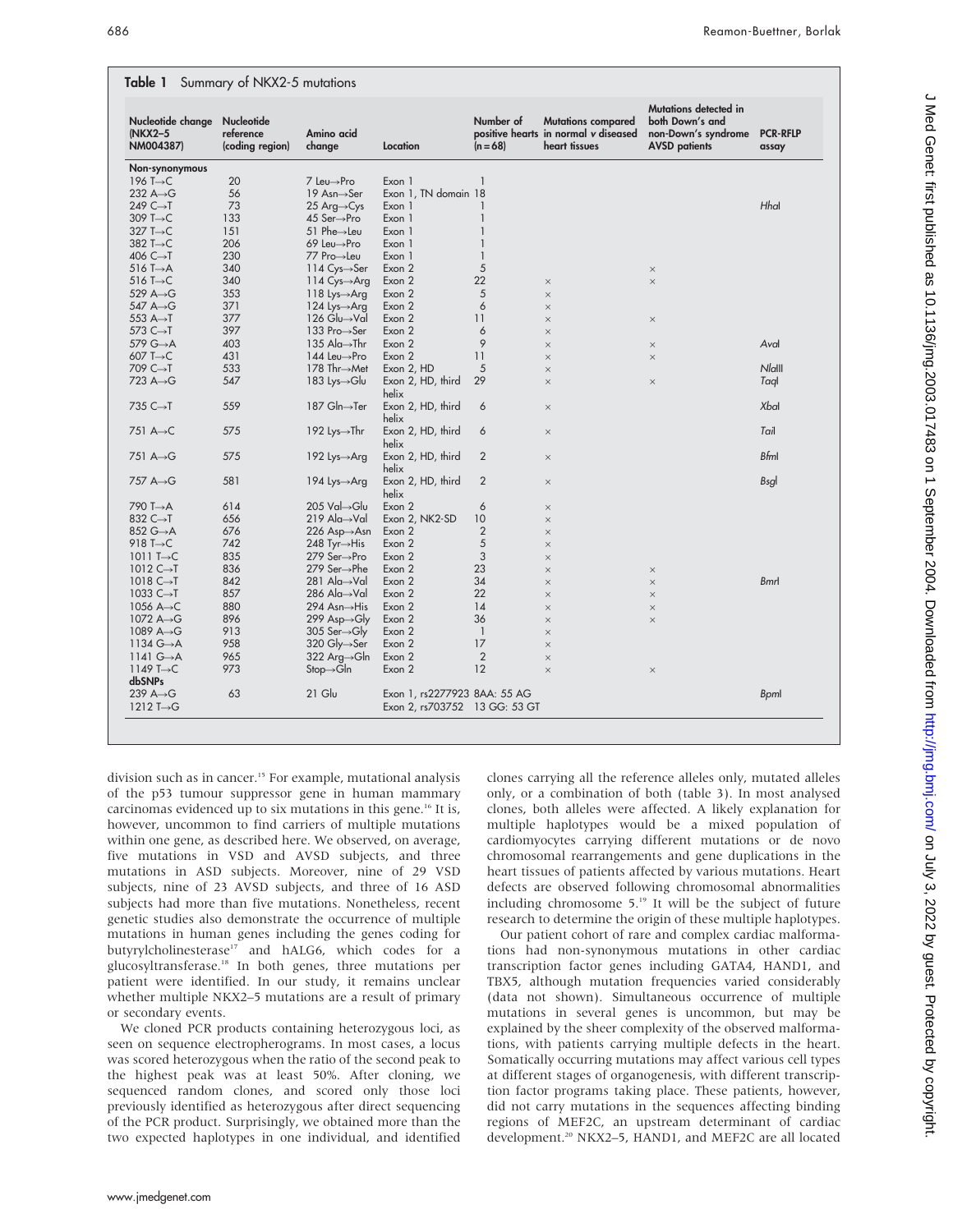|                                                                                                                                                                                                        | D N N O & 4 N 4 8 N N - N D N N D N 4 M H<br><b>55455</b><br>5                                                                                                                                                                                                                                                                             | $\overline{\phantom{0}}$<br>$\begin{array}{c} 2 \ 2 \ 1 \end{array}$<br>N M O N V M T W T N V T                                                                                                                                          |                          |
|--------------------------------------------------------------------------------------------------------------------------------------------------------------------------------------------------------|--------------------------------------------------------------------------------------------------------------------------------------------------------------------------------------------------------------------------------------------------------------------------------------------------------------------------------------------|------------------------------------------------------------------------------------------------------------------------------------------------------------------------------------------------------------------------------------------|--------------------------|
|                                                                                                                                                                                                        |                                                                                                                                                                                                                                                                                                                                            | $\circ$<br>$\circ$<br>$\infty$                                                                                                                                                                                                           |                          |
|                                                                                                                                                                                                        |                                                                                                                                                                                                                                                                                                                                            | $\sim$                                                                                                                                                                                                                                   |                          |
|                                                                                                                                                                                                        |                                                                                                                                                                                                                                                                                                                                            | $\circ$<br>$\circ \circ \circ$<br>$\infty$                                                                                                                                                                                               |                          |
|                                                                                                                                                                                                        |                                                                                                                                                                                                                                                                                                                                            |                                                                                                                                                                                                                                          |                          |
|                                                                                                                                                                                                        |                                                                                                                                                                                                                                                                                                                                            | $\circ$<br>$\circ$ $\circ$<br>$\circ \circ \circ$<br>$\circ$                                                                                                                                                                             |                          |
|                                                                                                                                                                                                        |                                                                                                                                                                                                                                                                                                                                            | $\circ$                                                                                                                                                                                                                                  |                          |
|                                                                                                                                                                                                        |                                                                                                                                                                                                                                                                                                                                            | 0 0 0 0 0<br>$\circ$<br>$\circ \circ \circ$<br>$\infty$                                                                                                                                                                                  | $\circ$ $\circ$ $\equiv$ |
|                                                                                                                                                                                                        | $\bullet$                                                                                                                                                                                                                                                                                                                                  | $\overline{24}$<br>$\circ$<br>$\circ$ $\circ$<br>$\circ$                                                                                                                                                                                 | ⊙ ശ                      |
|                                                                                                                                                                                                        | $\bullet$                                                                                                                                                                                                                                                                                                                                  | $\equiv$                                                                                                                                                                                                                                 |                          |
|                                                                                                                                                                                                        |                                                                                                                                                                                                                                                                                                                                            | $\mathfrak{S}$                                                                                                                                                                                                                           |                          |
|                                                                                                                                                                                                        |                                                                                                                                                                                                                                                                                                                                            | 5                                                                                                                                                                                                                                        |                          |
|                                                                                                                                                                                                        |                                                                                                                                                                                                                                                                                                                                            | $\sim$                                                                                                                                                                                                                                   |                          |
|                                                                                                                                                                                                        |                                                                                                                                                                                                                                                                                                                                            | $\supseteq$                                                                                                                                                                                                                              |                          |
|                                                                                                                                                                                                        |                                                                                                                                                                                                                                                                                                                                            | $\circ$                                                                                                                                                                                                                                  |                          |
|                                                                                                                                                                                                        |                                                                                                                                                                                                                                                                                                                                            | $\sim$                                                                                                                                                                                                                                   |                          |
|                                                                                                                                                                                                        |                                                                                                                                                                                                                                                                                                                                            |                                                                                                                                                                                                                                          |                          |
|                                                                                                                                                                                                        |                                                                                                                                                                                                                                                                                                                                            | $\breve{\phantom{0}}$                                                                                                                                                                                                                    |                          |
|                                                                                                                                                                                                        |                                                                                                                                                                                                                                                                                                                                            | $\sim$                                                                                                                                                                                                                                   |                          |
|                                                                                                                                                                                                        |                                                                                                                                                                                                                                                                                                                                            | $\breve{\phantom{0}}$                                                                                                                                                                                                                    |                          |
|                                                                                                                                                                                                        |                                                                                                                                                                                                                                                                                                                                            | $0 0 0 0 0 0 0$<br>$\circ$                                                                                                                                                                                                               | $\circ$ $\sim$           |
|                                                                                                                                                                                                        |                                                                                                                                                                                                                                                                                                                                            | 5                                                                                                                                                                                                                                        |                          |
|                                                                                                                                                                                                        |                                                                                                                                                                                                                                                                                                                                            | $\circ$<br>$\circ$ $\circ$<br>$\circ$                                                                                                                                                                                                    |                          |
|                                                                                                                                                                                                        |                                                                                                                                                                                                                                                                                                                                            | $\circ$<br>$\circ$                                                                                                                                                                                                                       |                          |
|                                                                                                                                                                                                        |                                                                                                                                                                                                                                                                                                                                            | $\breve{\phantom{0}}$                                                                                                                                                                                                                    |                          |
|                                                                                                                                                                                                        |                                                                                                                                                                                                                                                                                                                                            | $\circ\hspace{0.15cm}\circ$<br>4                                                                                                                                                                                                         |                          |
|                                                                                                                                                                                                        |                                                                                                                                                                                                                                                                                                                                            | $\breve{\phantom{0}}$                                                                                                                                                                                                                    |                          |
|                                                                                                                                                                                                        |                                                                                                                                                                                                                                                                                                                                            | $\circ$<br>4                                                                                                                                                                                                                             |                          |
|                                                                                                                                                                                                        |                                                                                                                                                                                                                                                                                                                                            | $\circ$ $\circ$<br>$\circ$ $\circ$<br>$\circ$ $\circ$<br>$\infty$                                                                                                                                                                        |                          |
|                                                                                                                                                                                                        |                                                                                                                                                                                                                                                                                                                                            | $\circ$<br>$\circ$<br>$\circ$                                                                                                                                                                                                            | $\circ$ $\circ$          |
|                                                                                                                                                                                                        |                                                                                                                                                                                                                                                                                                                                            |                                                                                                                                                                                                                                          |                          |
|                                                                                                                                                                                                        |                                                                                                                                                                                                                                                                                                                                            |                                                                                                                                                                                                                                          |                          |
|                                                                                                                                                                                                        |                                                                                                                                                                                                                                                                                                                                            |                                                                                                                                                                                                                                          |                          |
|                                                                                                                                                                                                        |                                                                                                                                                                                                                                                                                                                                            | $\overline{ }$                                                                                                                                                                                                                           |                          |
|                                                                                                                                                                                                        |                                                                                                                                                                                                                                                                                                                                            |                                                                                                                                                                                                                                          |                          |
| DS TI96C A223C C249T T302C C400T TSI6A TSI6C A529C A530T A530T C573T G579A T607C C709T A731C A731C A731C A737C T90A C832T G832A T910C TIOIT CIOI2T CIOI3T AIOS6C AIO782 AIO89C GI34A GI14IA TI49C Teel | $\bullet$                                                                                                                                                                                                                                                                                                                                  | $\overline{18}$                                                                                                                                                                                                                          |                          |
|                                                                                                                                                                                                        | $\mathsf{Yes}$<br>Yes<br>$Y$ es                                                                                                                                                                                                                                                                                                            |                                                                                                                                                                                                                                          |                          |
|                                                                                                                                                                                                        | $4\frac{1}{2}$ months<br>15 months<br>Newborn<br>9 months<br>$6$ months<br>4 months<br>3 months<br>$2$ months<br>6 months<br>16 years<br>8 months<br>3 months<br>$6$ months<br>5 months<br>5 months<br>14 years<br>3 months<br>53 years<br>5 months<br>5 weeks<br>$22$ days<br>8 weeks<br>C10VSD Stillborn<br>18 days<br>Aborted<br>2 days | Newborn<br>23 years<br>11 month<br>$2$ months<br>D30ASD* 11 years<br>14 years<br>CO9ASD* 26 years<br>C39ASD 25 years<br>34 years<br>10 years<br>D33ASD 8 years<br>6 days<br>8 years<br>6 years<br>7 years<br>$1$ day<br>$4\frac{1}{2}$ h | 38 years                 |
| Age                                                                                                                                                                                                    | CO6VSD <sub>1</sub> h<br>EO8VSD*<br>CI 9VSD<br>C58VSD<br><b>DOIVSD</b><br><b>DO3VSD</b><br>EO3VSD<br>EO4VSD<br>E10VSD<br>ETIVSD<br>E13VSD<br>E22VSD<br>E27VSD<br>E29VSD<br>E34VSD<br>E15VSD<br>E16VSD<br>E23VSD<br>E28VSD<br>E31VSD<br>E33VSD<br>E35VSD<br>E20VSD<br>E26VSD<br>E40VSD                                                      | C45ASD<br>C46ASD<br>C64ASD<br>C75ASD<br>E49VSD<br>F17ASD<br>F20ASD<br>F27ASD<br>F30ASD<br>E41VSD<br>F19ASD<br>F24ASD<br>F29ASD                                                                                                           | F32ASD                   |

www.jmedgenet.com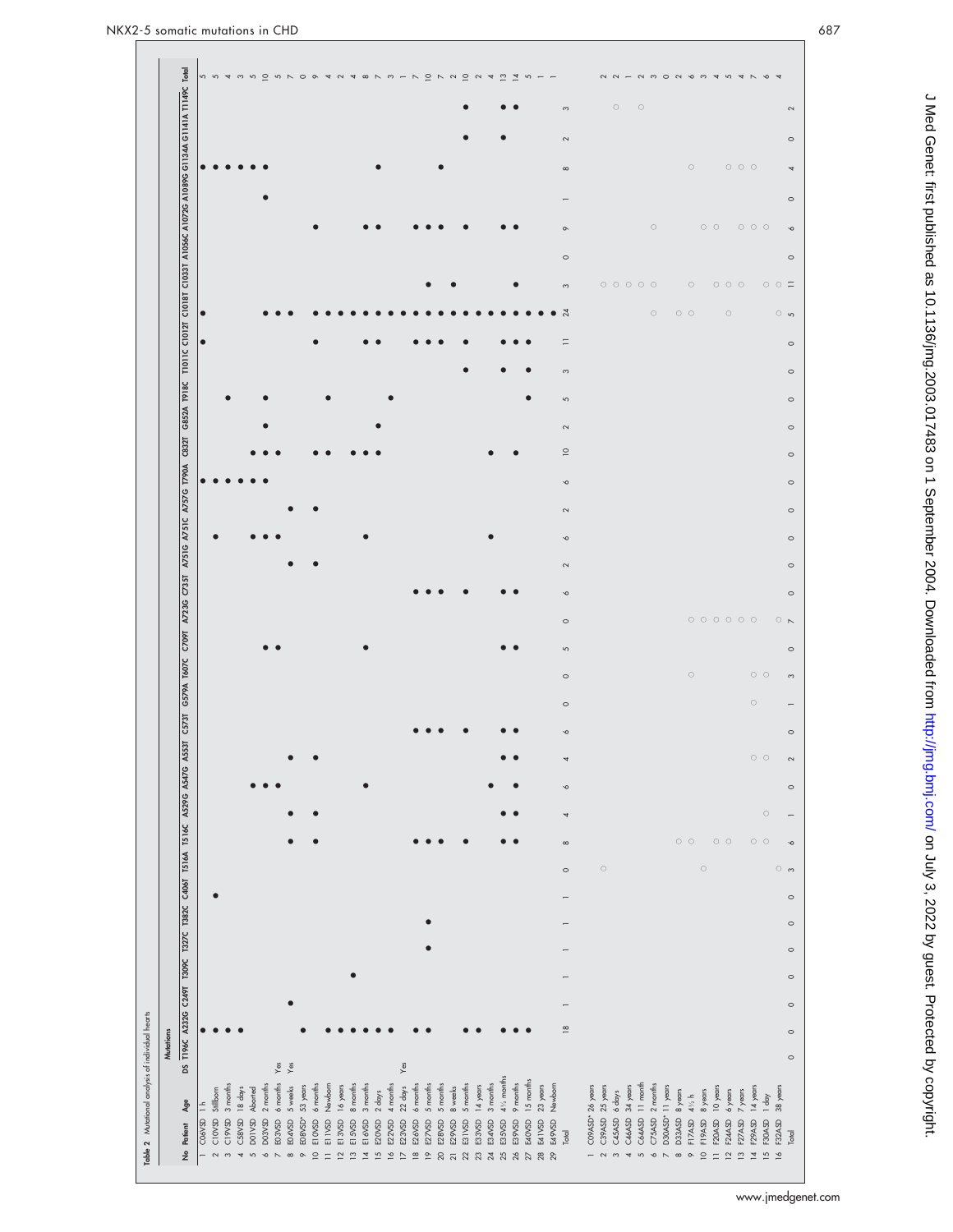| Table 2 Continued                                                |        |                  |         |         |                    |         |        |          |         |         |   |         |          |          |         |                                                                                                                                                                                     |         |         |         |         |         |                    |         |                 |   |          |                |                |         |   |         |                            |
|------------------------------------------------------------------|--------|------------------|---------|---------|--------------------|---------|--------|----------|---------|---------|---|---------|----------|----------|---------|-------------------------------------------------------------------------------------------------------------------------------------------------------------------------------------|---------|---------|---------|---------|---------|--------------------|---------|-----------------|---|----------|----------------|----------------|---------|---|---------|----------------------------|
|                                                                  |        | <b>Mutations</b> |         |         |                    |         |        |          |         |         |   |         |          |          |         |                                                                                                                                                                                     |         |         |         |         |         |                    |         |                 |   |          |                |                |         |   |         |                            |
| No Patient Age                                                   |        |                  |         |         |                    |         |        |          |         |         |   |         |          |          |         | DS T196C A232G C249T T30C T302C C406T T516A T516A N52G A53G A53G A53T G23G A73G A73G A73G A73G A79G C832 G852A T918C T1011C C1012T C10131 A1056C A1079G A1089G G1144A G1140R C10abl |         |         |         |         |         |                    |         |                 |   |          |                |                |         |   |         |                            |
| 1 C43AVSD 10 months                                              |        |                  |         |         |                    |         |        |          |         |         |   |         |          |          |         |                                                                                                                                                                                     |         |         |         |         |         |                    |         |                 |   |          |                |                |         |   |         | S                          |
| 8 months Yes                                                     |        |                  |         |         |                    |         |        |          |         |         |   |         |          |          |         |                                                                                                                                                                                     |         |         |         |         |         |                    |         |                 |   |          |                |                |         |   |         | 4                          |
| 2 $C70/$ 8 months<br>3 $2AVSD$<br>3 $C71AVSDA days$              | Yes    |                  |         |         |                    |         |        |          |         |         |   |         |          |          |         |                                                                                                                                                                                     |         |         |         |         |         |                    |         |                 |   |          |                |                |         |   |         | ó                          |
| 4 EO 5AVSD 16 weeks                                              |        |                  |         |         |                    |         |        |          |         |         |   |         |          |          |         |                                                                                                                                                                                     |         |         |         |         |         |                    |         |                 |   |          |                |                |         |   |         | 4                          |
| 5 E36AVSD 31/2 months Yes                                        |        |                  |         |         |                    |         |        |          |         |         |   |         |          |          |         |                                                                                                                                                                                     |         |         |         |         |         |                    |         |                 |   |          |                |                |         |   |         | $\sim$                     |
| E43AVSD 41/2 months<br>$\circ$                                   |        |                  |         |         |                    |         |        |          |         |         |   |         |          |          |         |                                                                                                                                                                                     |         |         |         |         |         |                    |         |                 |   |          |                |                |         |   |         | $\check{\circ}$            |
| 7 FOOAVSD 6 weeks                                                | Yes A  |                  |         |         |                    |         |        |          |         |         |   |         |          |          |         |                                                                                                                                                                                     |         |         |         |         |         |                    |         |                 |   |          |                |                |         |   |         | 5                          |
| FO2AVSD 10 months<br>$\infty$                                    |        |                  |         |         |                    |         |        |          |         |         |   |         |          |          |         |                                                                                                                                                                                     |         |         |         |         |         |                    |         |                 |   |          |                |                |         |   |         | S                          |
| FO3AVSD 1 month<br>$\circ$                                       | $Y$ es |                  |         |         |                    |         |        |          |         |         |   |         |          |          |         |                                                                                                                                                                                     |         |         |         |         |         |                    |         |                 |   |          |                |                |         |   |         | 5                          |
| 10 FO4AVSD 11 weeks                                              | Yes    |                  |         |         |                    |         |        |          |         |         |   |         |          |          |         |                                                                                                                                                                                     |         |         |         |         |         |                    |         |                 |   |          |                |                |         |   |         | $\sqrt{2}$                 |
| 11 FOSAVSD 10 weeks                                              | $Y$ es |                  |         |         |                    |         |        |          |         |         |   |         |          |          |         |                                                                                                                                                                                     |         |         |         |         |         |                    |         |                 |   |          |                |                |         |   |         | 5                          |
| FO8AVSD 5 months<br>$\frac{12}{2}$                               | Yes    |                  |         |         |                    |         |        |          |         |         |   |         |          |          |         |                                                                                                                                                                                     |         |         |         |         |         |                    |         |                 |   |          |                |                |         |   |         | 5                          |
| 13 F11AVSD 7 months                                              | $Y$ es |                  |         |         |                    |         |        |          |         |         |   |         |          |          |         |                                                                                                                                                                                     |         |         |         |         |         |                    |         |                 |   |          |                |                |         |   |         | $\infty$                   |
| 14 F12AVSD 6 months                                              |        |                  |         |         |                    |         |        |          |         |         |   |         |          |          |         |                                                                                                                                                                                     |         |         |         |         |         |                    |         |                 |   |          |                |                |         |   |         | $\infty$                   |
| 15 F13AVSD 25 months Yes                                         |        |                  |         |         |                    |         |        |          |         |         |   |         |          |          |         |                                                                                                                                                                                     |         |         |         |         |         |                    |         |                 |   |          |                |                |         |   |         | $\overline{\phantom{a}}$   |
| 16 F14AVSD 1 month Yes                                           |        |                  |         |         |                    |         |        |          |         |         |   |         |          |          |         |                                                                                                                                                                                     |         |         |         |         |         |                    |         |                 |   |          |                |                |         |   |         | $\overline{a}$             |
|                                                                  | Yes    |                  |         |         |                    |         |        |          |         |         |   |         |          |          |         |                                                                                                                                                                                     |         |         |         |         |         |                    |         |                 |   |          |                |                |         |   |         | 5                          |
| 17 F14a 5 weeks<br>AVSD<br>18 F15AVSD 5 days                     |        |                  |         |         |                    |         |        |          |         |         |   |         |          |          |         |                                                                                                                                                                                     |         |         |         |         |         |                    |         |                 |   |          |                |                |         |   |         | 5                          |
| 19 F18AVSD 7 months                                              | Yes    |                  |         |         |                    |         |        |          |         |         |   |         |          |          |         |                                                                                                                                                                                     |         |         |         |         |         |                    |         |                 |   |          |                |                |         |   |         | $\sim$                     |
| 20 F28AVSD 8 years                                               |        |                  |         |         |                    |         |        |          |         |         |   |         |          |          |         |                                                                                                                                                                                     |         |         |         |         |         |                    |         |                 |   |          |                |                |         |   |         | $\boldsymbol{\mathcal{N}}$ |
| F31AVSD 8 days<br>$\overline{21}$                                | $Y$ es |                  |         |         |                    |         |        |          |         |         |   |         |          |          |         |                                                                                                                                                                                     |         |         |         |         |         |                    |         |                 |   |          |                |                |         |   |         | $\mathord{\sim}$           |
| 22 F38AVSD 3 months                                              |        |                  |         |         |                    |         |        |          |         |         |   |         |          |          |         |                                                                                                                                                                                     |         |         |         |         |         |                    |         |                 |   |          |                |                |         |   |         | $\sqrt{2}$                 |
| 23 F40AVSD 10 months                                             |        |                  |         |         |                    |         |        |          |         |         |   |         |          |          |         |                                                                                                                                                                                     |         |         |         |         |         |                    |         |                 |   |          |                |                |         |   |         | $\overline{5}$             |
| Total                                                            |        | $\circ$          | $\circ$ | $\circ$ | $\circ$<br>$\circ$ | $\circ$ | $\sim$ | $\infty$ | $\circ$ | $\circ$ | 5 | $\circ$ | $\infty$ | $\infty$ | $\circ$ | $\circ$<br>22                                                                                                                                                                       | $\circ$ | $\circ$ | $\circ$ | $\circ$ | $\circ$ | $\circ$<br>$\circ$ | $\circ$ | $\overline{13}$ | 5 | $\infty$ | $\overline{4}$ | $\overline{z}$ | $\circ$ | 5 | $\circ$ |                            |
| *Not all NKX2-5 fragments can be amplified; DS, Down's syndrome. |        |                  |         |         |                    |         |        |          |         |         |   |         |          |          |         |                                                                                                                                                                                     |         |         |         |         |         |                    |         |                 |   |          |                |                |         |   |         |                            |

www.jmedgenet.com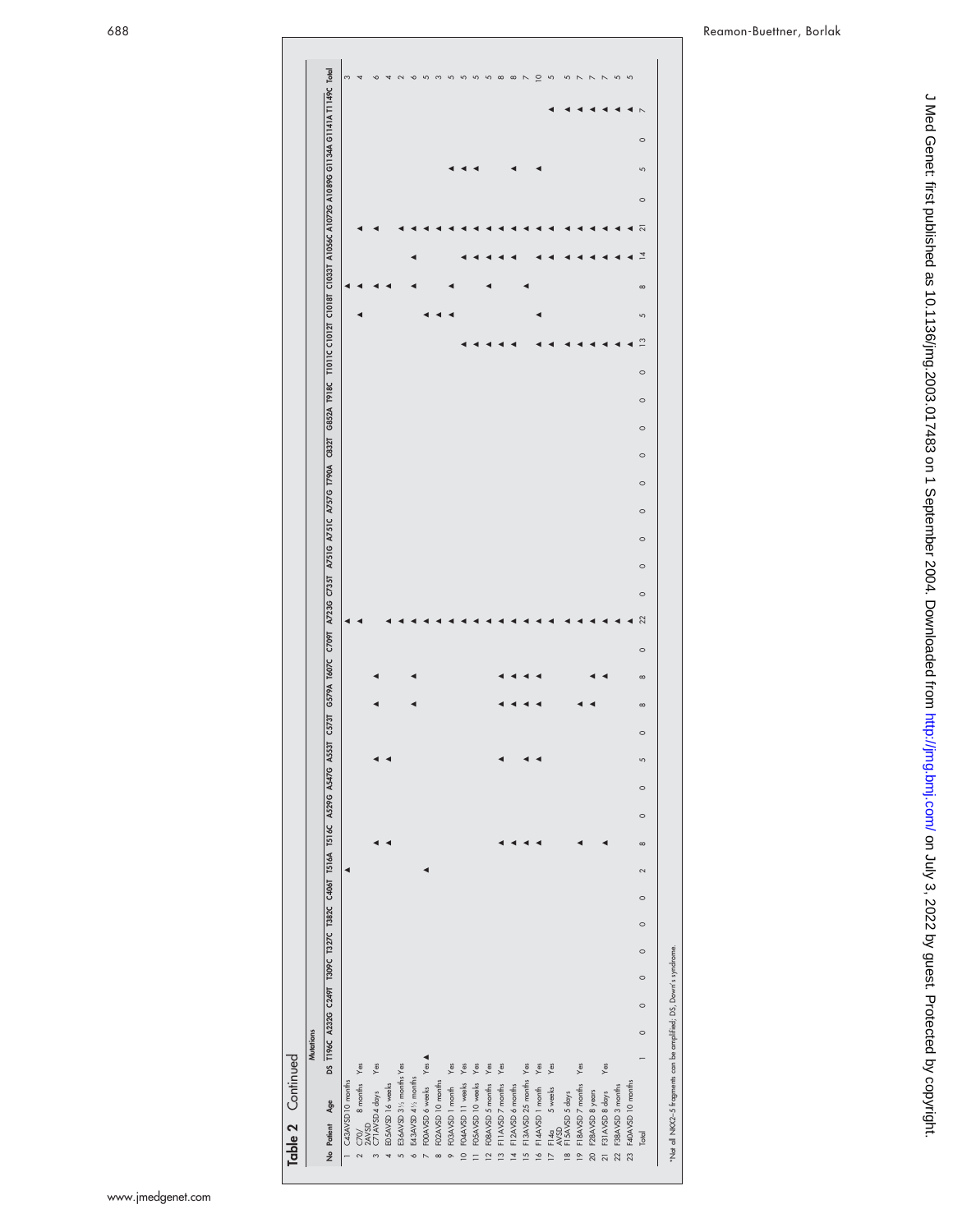|                       | <b>Mutations</b> |             |        |          |               |             |                                |                   |             |          |              |                                       |
|-----------------------|------------------|-------------|--------|----------|---------------|-------------|--------------------------------|-------------------|-------------|----------|--------------|---------------------------------------|
| <b>Patients</b>       | T516C            | A529G       | A547G  | A553T    | C573T         | C709T       | C735T                          | A751C             | A751G       | A757G    | <b>C832T</b> | Total                                 |
| E04VSD                |                  |             |        |          |               |             |                                |                   |             |          |              | $\overline{2}$                        |
| <b>PCR</b><br>Clone 1 |                  | A/G         |        | A/T      |               |             |                                |                   | A/G<br>A    | A/G      |              | Haplotype 1, all                      |
|                       |                  | A           |        | Α        |               |             |                                |                   |             | Α        |              | reference alleles                     |
| Clone 2               |                  | G           |        | Τ        |               |             |                                |                   | G           | G        |              | Haplotype 2, all                      |
| Clone 3               |                  | G           |        | T        |               |             |                                |                   | G           | G        |              | mutant alleles                        |
| Clone 4               |                  | G           |        | T        |               |             |                                |                   | $\mathsf G$ | G        |              |                                       |
| Clone 5               |                  | $\mathsf G$ |        | $\sf T$  |               |             |                                |                   | $\mathsf G$ | G        |              |                                       |
| Clone 6               |                  | G           |        | T        |               |             |                                |                   | G           | G        |              |                                       |
| E10VSD                |                  |             |        |          |               |             |                                |                   |             |          |              | 3                                     |
| <b>PCR</b><br>Clone 1 |                  | A/G<br>Α    |        | A/T<br>Α |               |             |                                |                   | A/G<br>A    | A/G<br>А |              | Haplotype 1, all                      |
|                       |                  |             |        |          |               |             |                                |                   |             |          |              | reference alleles                     |
| Clone 2               |                  | Α           |        | Α        |               |             |                                |                   | A           | Α        |              |                                       |
| Clone 3               |                  | Α           |        | Τ        |               |             |                                |                   | G           | G        |              | Haplotype 2,                          |
| Clone 4               |                  | G           |        | T        |               |             |                                |                   | G           | G        |              | Haplotype 3,                          |
| Clone 5               |                  | G           |        | T        |               |             |                                |                   | G           | G        |              | all mutant alleles                    |
| Clone 6               |                  | G           |        | T        |               |             |                                |                   | G           | G        |              |                                       |
| E03VSD                |                  |             |        |          |               |             |                                |                   |             |          |              | $\sqrt{3}$                            |
| <b>PCR</b>            |                  |             | A/G    |          |               | C/T         |                                | A/C               |             |          | C/T          |                                       |
| Clone 1               |                  |             | А      |          |               | C           |                                | Α                 |             |          | c            | Haplotype 1, all                      |
|                       |                  |             |        |          |               |             |                                |                   |             |          |              | reference alleles                     |
| Clone 2               |                  |             | А<br>G |          |               | с           |                                | Α                 |             |          | C<br>T       |                                       |
| Clone 3<br>Clone 4    |                  |             | G      |          |               | C<br>T      |                                | C<br>$\mathsf{C}$ |             |          | T            | Haplotype 2<br>Haplotype 3,           |
|                       |                  |             |        |          |               |             |                                |                   |             |          |              | all mutant alleles                    |
| D03VSD                |                  |             |        |          |               |             |                                |                   |             |          |              | 3                                     |
| <b>PCR</b>            |                  |             | A/G    |          |               | C/T         |                                | A/C               |             |          | C/T          |                                       |
| Clone 1               |                  |             | G      |          |               | C           |                                | Α                 |             |          | c            | Haplotype 1, all                      |
| Clone 2               |                  |             | Α      |          |               | $\mathsf c$ |                                | A                 |             |          | Τ            | reference alleles<br>Haplotype 2      |
| Clone 3               |                  |             | G      |          |               | T           |                                | $\mathsf{C}$      |             |          | T            | Haplotype 3,                          |
|                       |                  |             |        |          |               |             |                                |                   |             |          |              | all mutant alleles                    |
| E31VSD                |                  |             |        |          |               |             |                                |                   |             |          |              | $\overline{4}$                        |
| <b>PCR</b>            | T/C              |             |        |          | C/T           |             | C/T                            |                   |             |          |              |                                       |
| Clone 1               | Τ                |             |        |          | c             |             | c                              |                   |             |          |              | Haplotype 1, all                      |
| Clone 2               | T                |             |        |          |               |             | с                              |                   |             |          |              | reference alleles                     |
| Clone 3               | Т                |             |        |          |               |             | C                              |                   |             |          |              |                                       |
| Clone 4               | Т                |             |        |          |               |             | $\sf T$                        |                   |             |          |              | Haplotype 2                           |
| Clone 5               | Т                |             |        |          | <b>CCCCC</b>  |             | $\sf T$                        |                   |             |          |              |                                       |
| Clone 6               | Т                |             |        |          |               |             | $\sf T$                        |                   |             |          |              |                                       |
| Clone 7               | Т                |             |        |          |               |             | $\sf T$                        |                   |             |          |              |                                       |
| Clone 8<br>Clone 9    | т<br>C           |             |        |          | $\sf T$<br>Τ  |             | $\mathsf{C}$<br>$\overline{c}$ |                   |             |          |              | Haplotype 3<br>Haplotype 4            |
| Clone $10\,$ C        |                  |             |        |          | $\sf T$       |             | $\mathsf{C}$                   |                   |             |          |              |                                       |
| E35VSD                |                  |             |        |          |               |             |                                |                   |             |          |              | $\sqrt{5}$                            |
| <b>PCR</b>            |                  |             |        |          | C/t           | C/t         | C/t                            |                   | A/g         | A/g      |              |                                       |
| Clone 1               |                  |             |        |          | c             | c           | c                              |                   | A           | A        |              | Haplotype 1, all<br>reference alleles |
| Clone 2               |                  |             |        |          |               | C           | $\mathsf c$                    |                   | Α           | A        |              |                                       |
| Clone 3               |                  |             |        |          | $\frac{c}{c}$ | C           | $\mathsf c$                    |                   | A           | A        |              |                                       |
| Clone 4               |                  |             |        |          | $\mathsf{C}$  | C           | $\sf T$                        |                   | A           | Α        |              | Haplotype 2                           |
| Clone 5               |                  |             |        |          | C             | C           | C                              |                   | G           | G        |              | Haplotype 3                           |
| Clone 6               |                  |             |        |          | $\sf T$       | C           | $\sf T$                        |                   | A           | A        |              | Haplotype 4                           |
| Clone 7<br>Clone 8    |                  |             |        |          | Τ<br>Τ        | c<br>T      | Τ<br>$\mathsf{C}$              |                   | A<br>A      | A<br>Α   |              |                                       |
| E39VSD                |                  |             |        |          |               |             |                                |                   |             |          |              | Haplotype 5<br>7                      |
| <b>PCR</b>            | T/C              | A/g         | A/g    | A/t      | C/t           | C/t         | C/t                            | A/c/g             | A/c/g       | A/g      | C/t          |                                       |
| Clone 1               | C                | А           | Α      | А        | c             | с           | c                              | Α                 |             | Α        | с            | Haplotype 1                           |
| Clone 2               | T                | Α           | G      | Α        | C             | C           | C                              | A                 |             | A        | c            | Haplotype 2                           |
| Clone 3               | C                | G           | Α      | T        | C             | T           | C                              | A                 |             | A        | Τ            | Haplotype 3                           |
| Clone 6               | T                | Α           | A      | A        | C             | c           | $\mathsf{C}$                   | $\mathsf C$       |             | A        | Τ            | Haplotype 4                           |
| Clone 5               | Т                | Α           | Α      | T        | C             | T           | $\mathsf{C}$                   | C                 |             | A        | c            | Haplotype 5                           |
| Clone 4               | т                | Α           | G      | A        | C             | Τ           | c                              | C                 |             | A        | Τ            | Haplotype 6                           |
| Clone 7<br>Clone 8    | Т<br>T           | Α<br>A      | A<br>A | A<br>Α   | c<br>c        | c<br>c      | $\mathsf{C}$<br>$\mathsf{C}$   |                   | G<br>G      | G<br>G   | c<br>C       | Haplotype 7                           |
|                       |                  |             |        |          |               |             |                                |                   |             |          |              |                                       |

on chromosome 5: 5q34, 5q32, and 5q14, respectively, but differ profoundly in the spectrum of mutation. Deleterious mutations in MEF2C would most likely lead to early termination of pregnancy, for example, intrauterine resorption or spontaneous abortion due to its pivotal function in the transdifferentiation process during organogenesis of the heart.

We also analysed lymphocytic DNA in seven families and four unrelated patients with CHD, but did not identify